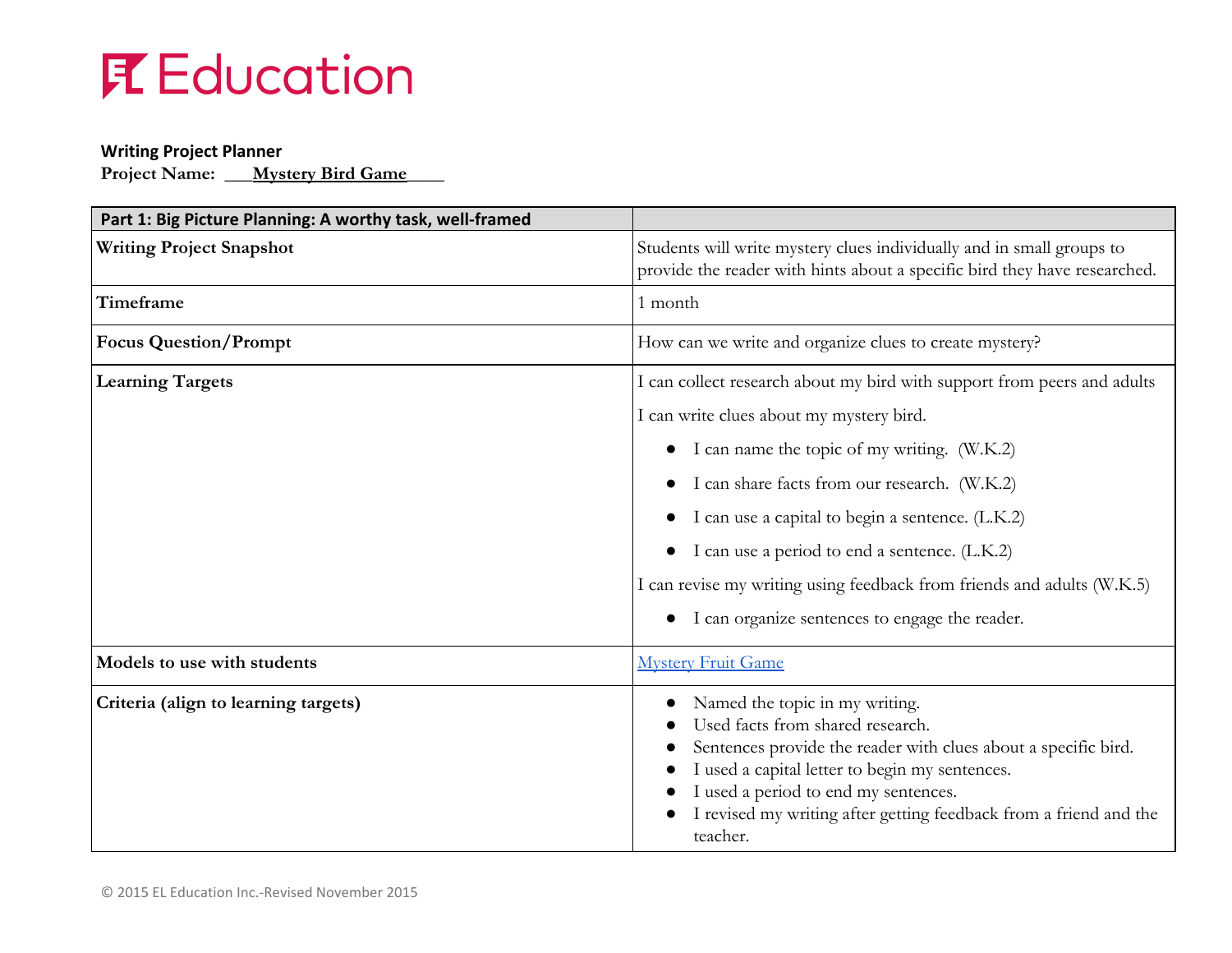| Part 2: Test Driving the Task: Questions to ask yourself as you write                                           |                                                                                                                                                                                                                                                                                                                                                                                                                          |
|-----------------------------------------------------------------------------------------------------------------|--------------------------------------------------------------------------------------------------------------------------------------------------------------------------------------------------------------------------------------------------------------------------------------------------------------------------------------------------------------------------------------------------------------------------|
| To what extent is the task clear, doable and worthwhile?                                                        | This writing task should be appropriate for Kindergarten students at the<br>end of the year. Each stage will be modeled for them, followed by guided<br>practice, and scaffolded independent work. The audience for the product<br>will be friends, family, community members, and visitors to the<br>Greenway and the Wildlife Bird Refuge.                                                                             |
| Does the focus question require students to use evidence from their<br>research/reading?                        | The project asks students to use research done by the group to share<br>what they think is important or interesting about their research bird.                                                                                                                                                                                                                                                                           |
| What knowledge do students need to successfully complete this<br>task?                                          | Understand why birds are important and interesting<br>How to conduct research with support from adults.<br>Non-fiction conventions<br>$\circ$<br>Select facts from our research to use in their writing.<br>Distinguish between upper and lower case letters.<br>Spell phonetically<br>Know how to show their ideas with drawings and labels.                                                                            |
| What writing skills/knowledge about the writing process do<br>students need to successfully complete this task? | Form most upper and lowercase letters.<br>How to word their sentence as a clue.<br>Compose (orally) a complete sentence.<br>Find the beginning and ending of sentences.<br>Organize their clues to build suspense for the reader (or at least<br>not give the answer away too quickly).<br>Check their work against the criteria (many experiences with<br>revision and using criteria)<br>Giving and receiving feedback |

### **Part 3: Scaffolding Towards Success: Focus writing lessons**

New steps (fit into previous sequence):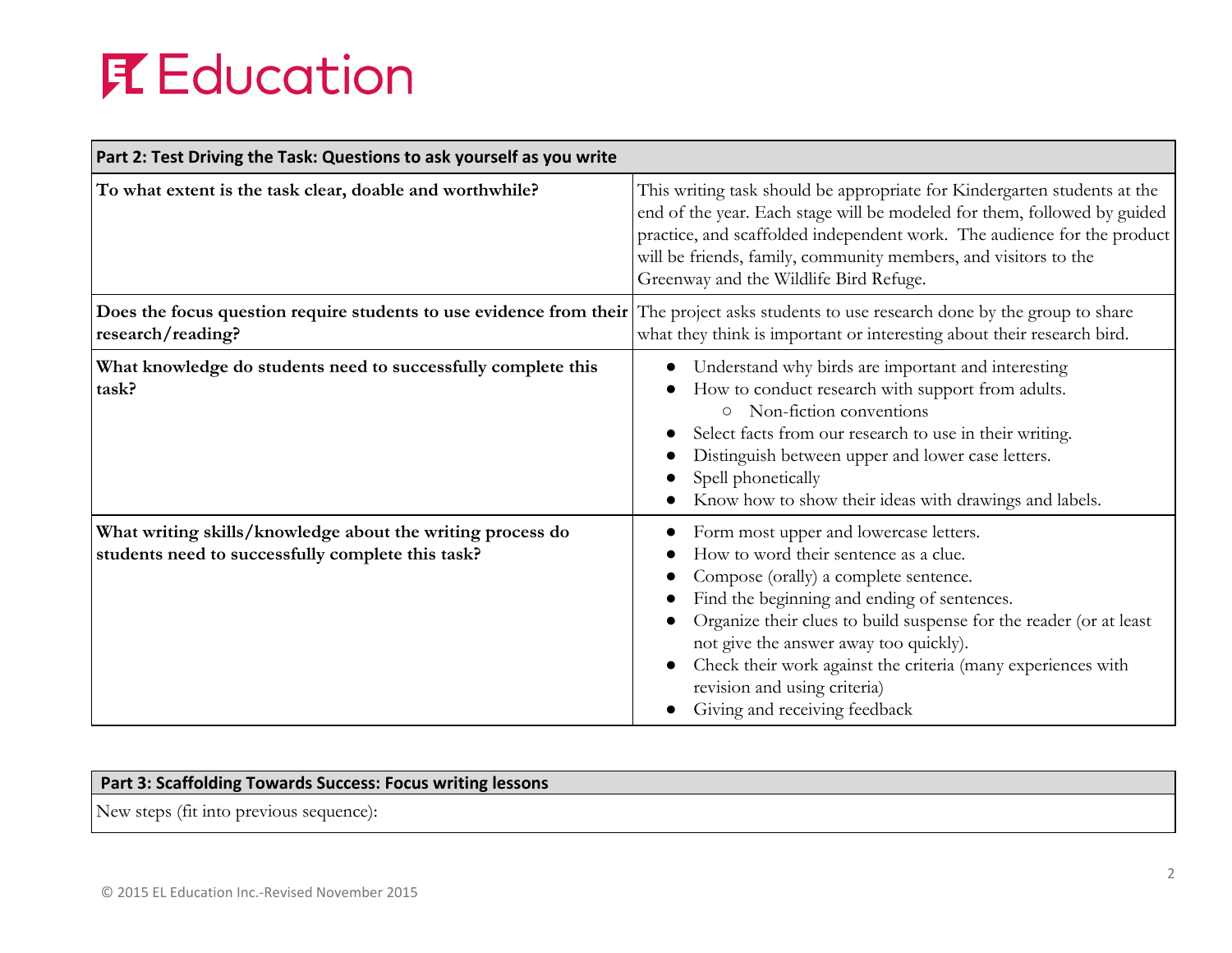1. Create a purpose for the writing

- a. Visit a bird refuge off-site (Bear River Wildlife Refuge or Southeast Idaho NWR in Camas 208-237-6615, or Massacre Rocks State Park).
- b. Invite a Greenway Foundation Representative or Museum employee to challenge the class to help educate the community on birds.
- c. "Dr. Fowl" will send us a letter calling us to action!

2. Introduce the product of a Mystery Game. Look at the model and discuss several examples. Discuss aspects of giving a good clue.

3. Introduce a morning routine: Cut and Paste sentences. Students will choose a sentence to cut apart. Each day they will reassemble the sentence and read it to a partner or adult. On the 5th day, they will paste the sentence onto a new sheet and copy the sentence. Conduct this routine until the following goals are met.

 **Goals:**

- Build sight word vocabulary
- practice adding capitals and punctuation to our sentences
- handwriting, finger spacing is neat and legible
- assembled sentences make sense and students can hear when sentences don't make sense as they are read out loud.

4. With another adult, model using think aloud how to write a mystery clue about a unfamiliar bird. One person gives their clues. The other person writes them down. Demonstrate it using the smartboard or document camera.

● students get an opportunity to tell their clues orally, while an adult writes them down. (1st draft)

5. Pull out several sentence starters using sight words from the students' drafts. Teach them to the entire class. Students write more clues about their research bird using the common sentence starters.

- Lesson 1: Discuss adding detail. Use a model from previous year or create one on sentence strips. Ask the students to help you read the sentences. Ask them to guess the mystery bird. How do you know? Which clues made it the easiest to guess?
- Lesson 2: Make our clues interesting. Use the same model from lesson 1 and demonstrate how to make the clues interesting. Which clues have new information? Which would be well known to the reader?
- Lesson 3: Organize our clues to build suspense. Use the same model from lesson to and reorganize the sentence strips to build suspense, saving the best clues for last.